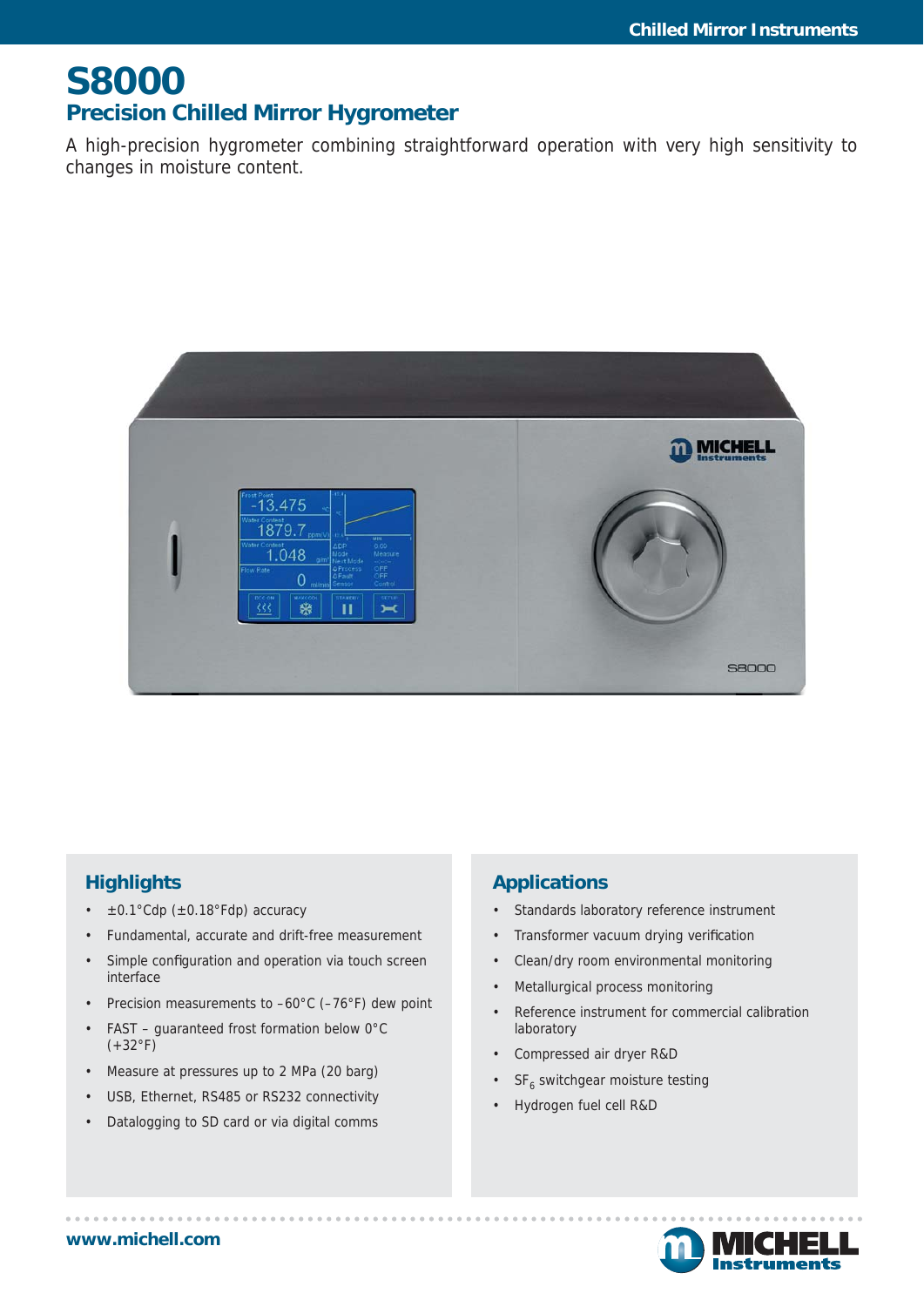## **S8000 Precision Chilled Mirror Hygrometer**

The new S8000 Hygrometer provides a direct measurement of dew point, temperature and pressure. Dew-point measurement is based on the proven, fundamental optical chilled mirror measurement principle, giving long-term drift-free humidity measurement over the entire operating range. The S8000 uses this measurement to offer a range of available measurement units including ppm<sub>y</sub>, absolute humidity, relative humidity and  $ppm_{\text{W}}$ .

To further improve the accuracy of pressure-derived calculated values (ppm<sub>v</sub>, ppm<sub>w</sub>, absolute humidity), an optional internal pressure transducer can be supplied, which provides real-time pressure. This allows for continued humidity measurement stability even during fluctuations in sample pressure.



A pair of adjustable isolated alarm contacts allow the S8000 Chilled Mirror Hygrometer to be used for direct process control. A high-contrast touch screen LCD display provides entirely customizable local indication of the measured values, along with a trend graph and fault warnings.

### **RRS Triple Optics for Increased Sensitivity**

The rate of frost formation on the surface of a chilled mirror is slower at lower frost points. This is due to the very low quantity of water molecules which are present – it takes time for enough molecules to pass the mirror to form a layer of frost. An accurate and reliable measurement with a nonfundamental hygrometer can be difficult to perform.

The S8000 utilizes the RRS Optical System to detect very small changes in the quantity of moisture condensed on the mirror surface, resulting in very high sensitivity and fast response to changes in frost point, even at low levels of moisture.

#### **Confidence of Seeing your Measurement**

In carefully controlled laboratory conditions, super-cooled water can exist in temperatures as low as –48°C (–54°F). However, when using a chilled mirror instrument it only occurs on the mirror at temperatures down to around –30°C  $(-22^{\circ}F)$ .

The difference in vapor pressure between condensed water and ice formed on a chilled mirror can introduce dewpoint errors of up to 10% of reading. It is also possible for intermediate states to exist, where the formation is a mixture of ice and super-cooled water, making calculated conversions from one state to the other invalid.

#### **Frost Assurance Technology (FAST)**

The S8000 features FAST, the frost assurance technology which guarantees all dew-point measurements below 0°C (+32°F) are made over ice. The FAST system works by detecting whether the mirror is at a temperature where super cooled water could form, and if so; rapidly cooling the mirror until a film of ice of predetermined thickness forms. Once ice has formed, control returns to the instrument and measurement can begin.

#### **Microscope**

A viewing microscope can be supplied with the instrument. This enables the user to inspect the mirror directly during the measurement process, and determine whether the condensation on the surface is water or ice.

#### **Use your Preferred Communications Media**

For greater flexibility:

- Modbus TCP over Ethernet
- Modbus RTU over: USB, RS232, RS485
- Datalogging to SD Card or via application software
- 3 user-configurable analog outputs
- Status and process alarms

### **DCC for Increased Reliability**

The S8000 utilizes a system called DCC (Dynamic Contamination Correction). The DCC system is intuitive and adapts the instrument control to the operating conditions to achieve optimum measurement performance at all times by periodically re-balancing the optics to compensate for any reduction in light intensity caused by contamination of the components in the optical path. Although the DCC system is fully automatic it can be configured by the user for individual applications.

#### **Application Software**

Flexible application software is provided with the S8000, allowing the operator to control all the functions of the instrument directly from a PC. A parameter display shows all measured and calculated parameters, and a customizable graph is provided to display any combination of parameters against a time base.

Data logging functionality is provided, allowing log files to be created and saved directly on the host PC.

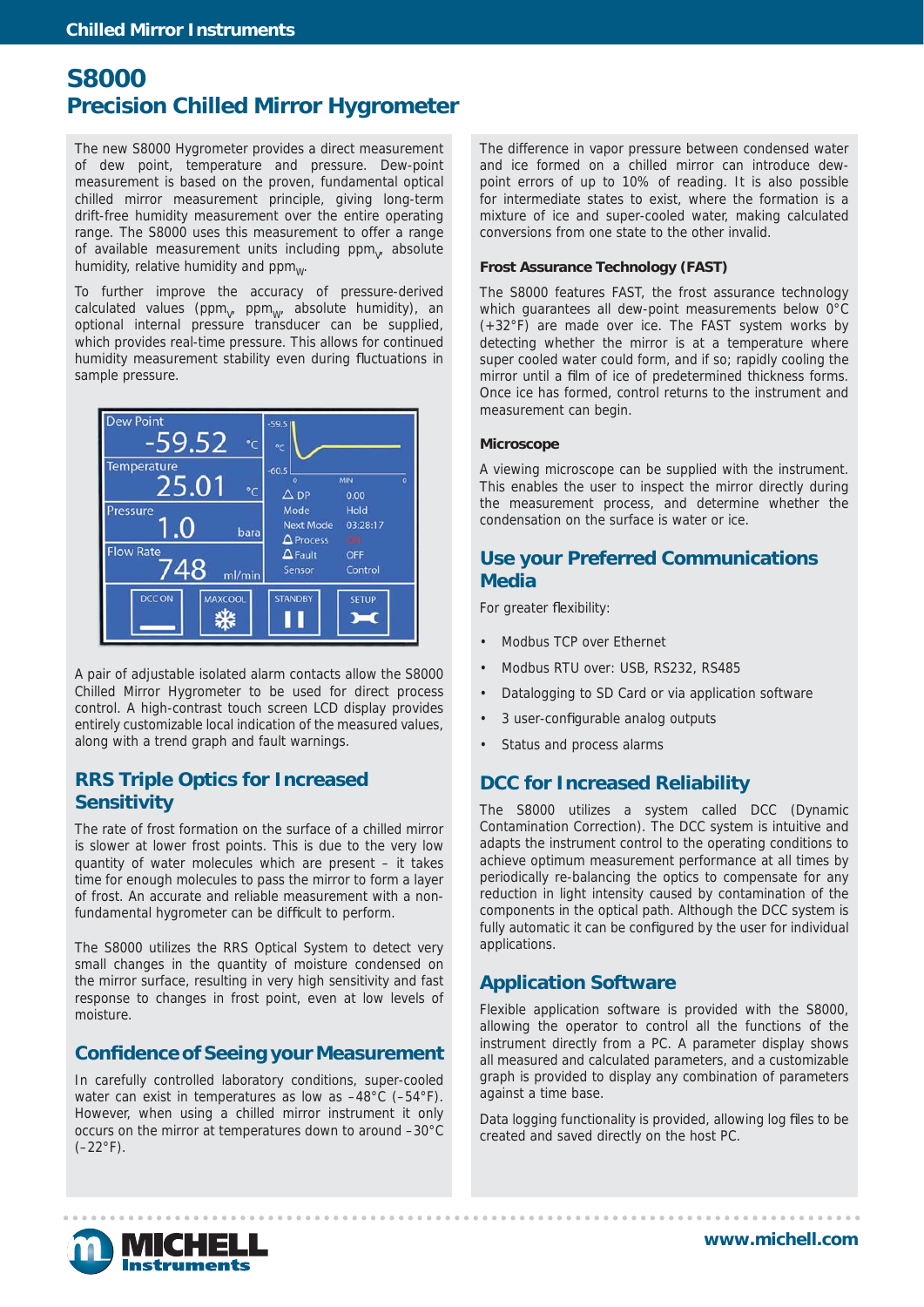#### **Technology: Chilled Mirror**



Michell's chilled mirror dew-point hygrometers are precision instruments for critical<br>measurement and control applications. measurement and control Chilled mirror sensors measure a primary characteristic of moisture – the temperature at which condensation forms on a surface.

This means that chilled mirror instruments:

• Have no drift: the temperature at which condensation forms is measured directly so there are no calculated variables that could shift over time.

• Are inherently repeatable, giving reliable results every time.

These parameters mean that chilled mirrors are widely accepted as the default choice for use as humidity calibration references.

The chilled mirror sensor consists of a temperature-controlled mirror and the advanced RRS optical detection system. A beam of light from an LED (4) is focused on the mirror surface (2) with a fixed intensity. As the mirror is cooled less light is reflected due to the scattering effect of the condensate formed on the mirror surface. The level of light reflected from the mirror surface is measured by photo-detector 5, whereas photo-detector 6 measures light which is scattered by the condensate. The third reference photo-detector (3) measures the intensity of light from the LED, and compensates for changes in temperature conditions.

The signals from this optical system are used to precisely control the drive to a solid state thermoelectric cooler (TEC) (1), which heats or cools the mirror surface. The mirror surface is then controlled in an equilibrium state whereby evaporation and condensation are occurring at the same rate. In this condition the temperature of the mirror, measured by a platinum resistance thermometer (7), is equal to the dew point temperature of the gas.

**Our chilled mirror instruments prove their reliability on a daily basis in our production processes and service centres, as well as in our UKAS-accredited calibration laboratory.**

#### **Experts in Chilled Mirror Technology**

The S8000 is the result of 40 years' experience of developing chilled mirror technology.

As the world's largest producer of high-quality dew-point sensors, we use the S8000, along with other instruments in the chilled mirror range, as the secondary references and the working standards of our manufacturing and calibration operations.